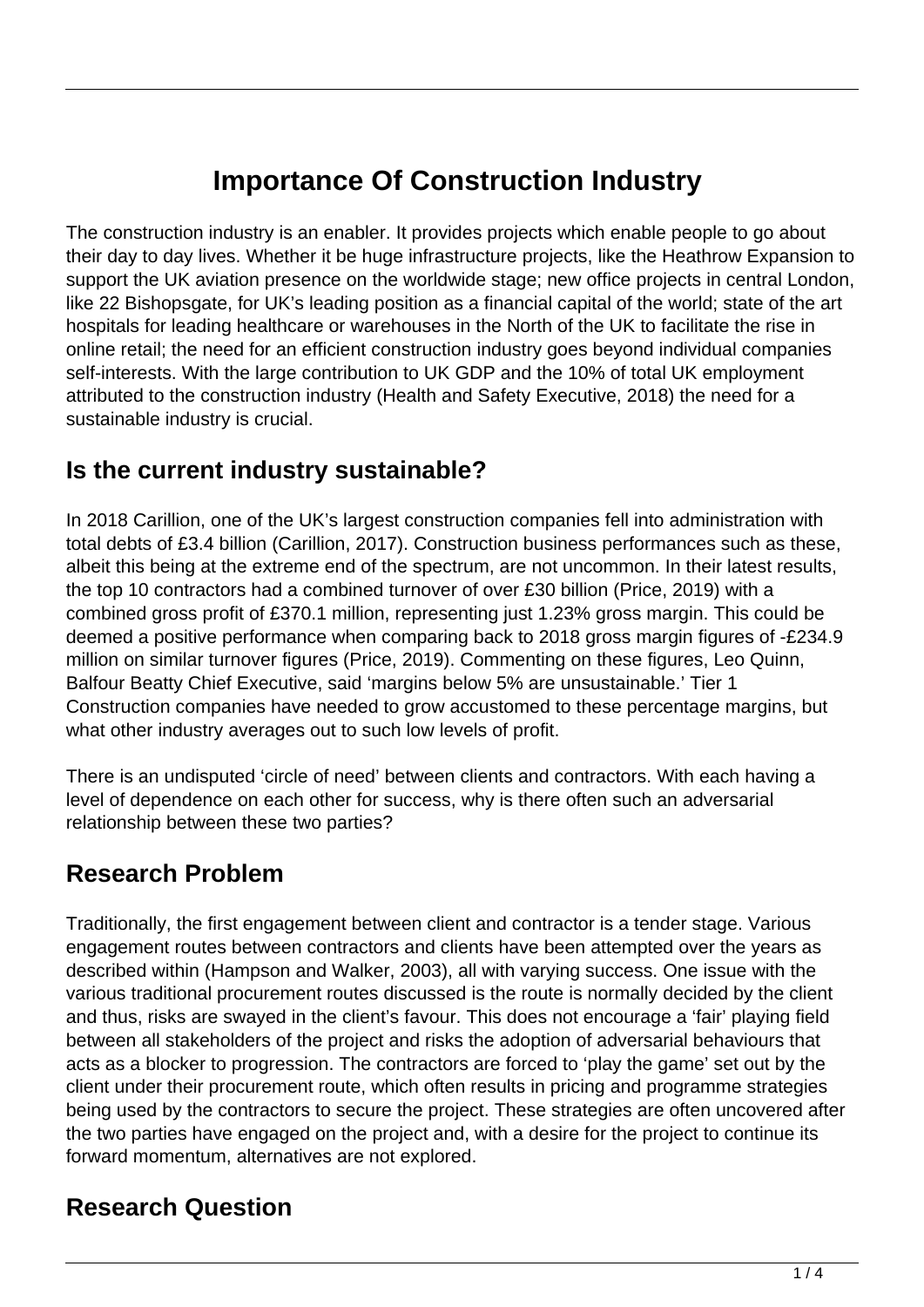There is extensive literature on the advantages of different engagement methods between clients and contractors, however, there is limited literature to support whether any are utilised successfully in the industry. This case study looks at an isolated project where there was an initial desire to challenge the normal engagement protocols and looks at whether this was a successful arrangement.

## **Literature Review**

#### **Introduction to Partnering**

Construction projects are known for being delivered late and over budget, Crossrail being the highest-profile one at writing. Various reports have described the need for change in the industry in an attempt to combat these issues. Constructing the Team (Latham, 1994) described the industry as 'ineffective', 'adversarial', 'fragmented', and 'incapable of delivering for its customers'. The Rethinking Construction report followed 4 years later (Egan, 1998) and implied that the industry was underachieving whilst also calling for dramatic improvements. Within the Egan report, it was noted that the industry needed less competitive tendering and a move towards long term relationships. They both highlighted partnering as a key strategy for implementing change in the industry effectively.

Even though it is accepted there is no amalgamated understanding of the concept of partnering (Li, Cheng and Love, 2000), the Construction Industry Institute (CII, 1991) defines partnering as a 'long-term commitment between two or more parties in which shared understanding and trust develop for the benefits of improving construction'.

Latham (1994) considered that the main contractor was the cause of many of the long-standing industry issues, stating they were mainly conflict-driven and poor working practices were embedded within their ethos. It could be argued that attributing blame to the contractor as the instigator ignores a more fundamental issue within the industry.

Limited exploration of the client's role within the adversarial construction industry under Latham's report means there is a failure to understand the wider impact outside of the main contractor's involvement. Latham (1994) fails to acknowledge the choice of procurement method sits with the client and that most of these routes are based largely on securing the contract at the lowest cost. Egan (1998) touched on this slightly, expressing a view that clients were too concerned with 'lowest cost' and as a result they lost the understanding of 'best value'.

Partnering has been described as the most significant development to date as a means of improving project performance and a move to a more sustainable way for clients to engage with other stakeholders of the project (Wood and Ellis, 2005) but little is known whether the theory has been implemented.

#### **Has Partnering been a success**

(Humphreys, Matthews, Kumaraswamy, 2003) investigated the success of partnering and cost savings since Latham and Egan's reports. They concluded that a collaborative relationship, like partnering, could be reached between clients and contractors when there is a desire from both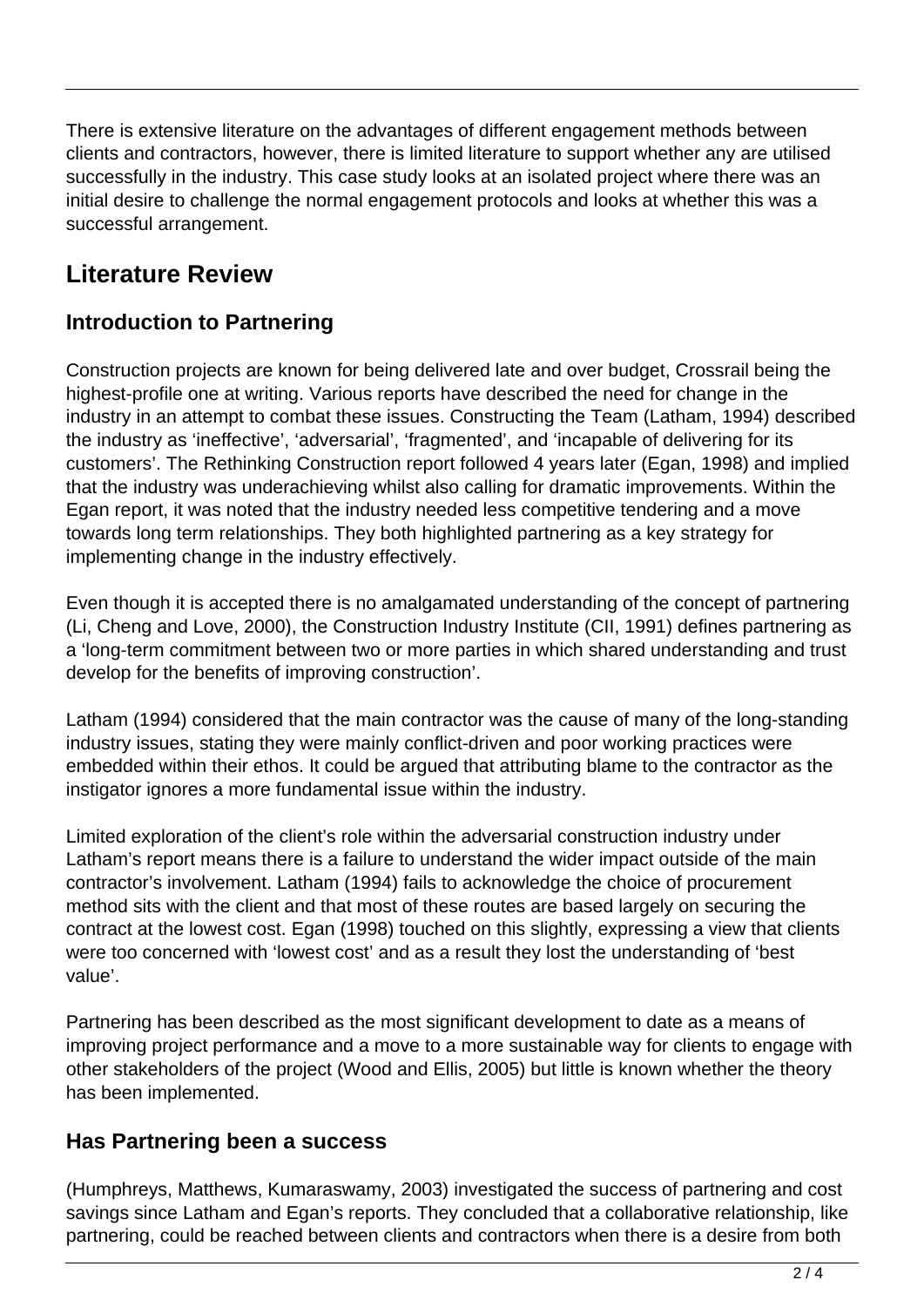parties. Although the conclusions support Latham and Egan recommendations, it could be argued that the methods used mean the conclusion was not a true representation of the industry. The findings were largely based on various open and closed questions to 217 construction professionals which is a fairly limited pool of people. The authors give no explanation to the techniques used for the gathering of the data, nor is there any information on the differing demographics of the construction professionals that participated in the study.

(Wood and Ellis 2005) also investigated the successes of partnering and drew similar conclusions to that of Humphreys et. al (2003). They focused on the main contractor's perspective, basing their conclusions on their questionnaire responses from 48 commercial surveyors from the same tier 1 main contractor. Within the positive responses regarding partnering, two concerns were identified. The first, was the need to maintain the profitability levels; whilst also connecting the deterioration of the collaborative ethos as the project cycle progressed. Although the findings mirrored the conclusion Humphreys et al identified as part of their study, Wood and Ellis lacked the greater number of participants and diversification that Humphreys et.al had in their study.

Wood and Ellis (2005) and Humphreys (2003) gathered useful information and pointed towards a positive inclusion of partnering within the industry. However, this cannot be taken as a fully conclusive view of the entire industry. Further to the studies limitations described above, it should also be noted that these findings were gathered and concluded prior to 'The 2008 Great Financial Crisis'. Whilst the authors could not change the economic cycle during their study, it should be noted that the positive findings regarding partnering may not have been the same had they been conducted during recessionary times. In saying this, the conclusions do provide a positive view over the small number of participants in the 'good' times preceding 2008.

The two pieces of literature discussed above have given positive views on the implementation of partnering in the industry. There have, however, also been some views that the struggle for behaviours to change is creating a blocker for genuinely effective partnering. Dewulf & Kadefors (2010) investigated, via three extensive studies, the development of trust. They found that, for effective partnering to truly take place, parties involved needed to invest in communication. This would enable people to change the traditionally drawn upon behaviours within their roles to create a closer collaboration. They also found that people are often unable to move towards a cooperative mindset due to their traditional thinking. Gadde and Dubois (2010) also investigated similar cases and drew similar findings, concluding that a lack of trust is still a major blocker to the effective use of partnering.

A more recent view on engagement between clients and contractors is 'Construction needs to change. But change must be client led', the latest report to come out of the Chartered Association of Building Engineers (CABE, 2019). It highlights the 'self-fulfilling prophecy of low expectations driving clients towards protective procurement models focused on lowest cost rather than best value' whilst acknowledging that the industry needs to change with change needing to be instigated from the clients. It continues to highlight that the current models of engagement have made 'unsustainable business models the norm' which increases the risk of failure, rather than lessening the risk. It recognises that the failings have been recognised for a long time and blames the behaviours of client side project managers as being too adversarial with their aim to 'squeeze budgets', 'squeeze programmes' and a 'focus on driving down cost to the lowest possible level to demonstrate best value'. This report is similar to Gadde and Dubois findings regarding communication and traditional behaviours, however it is the first to